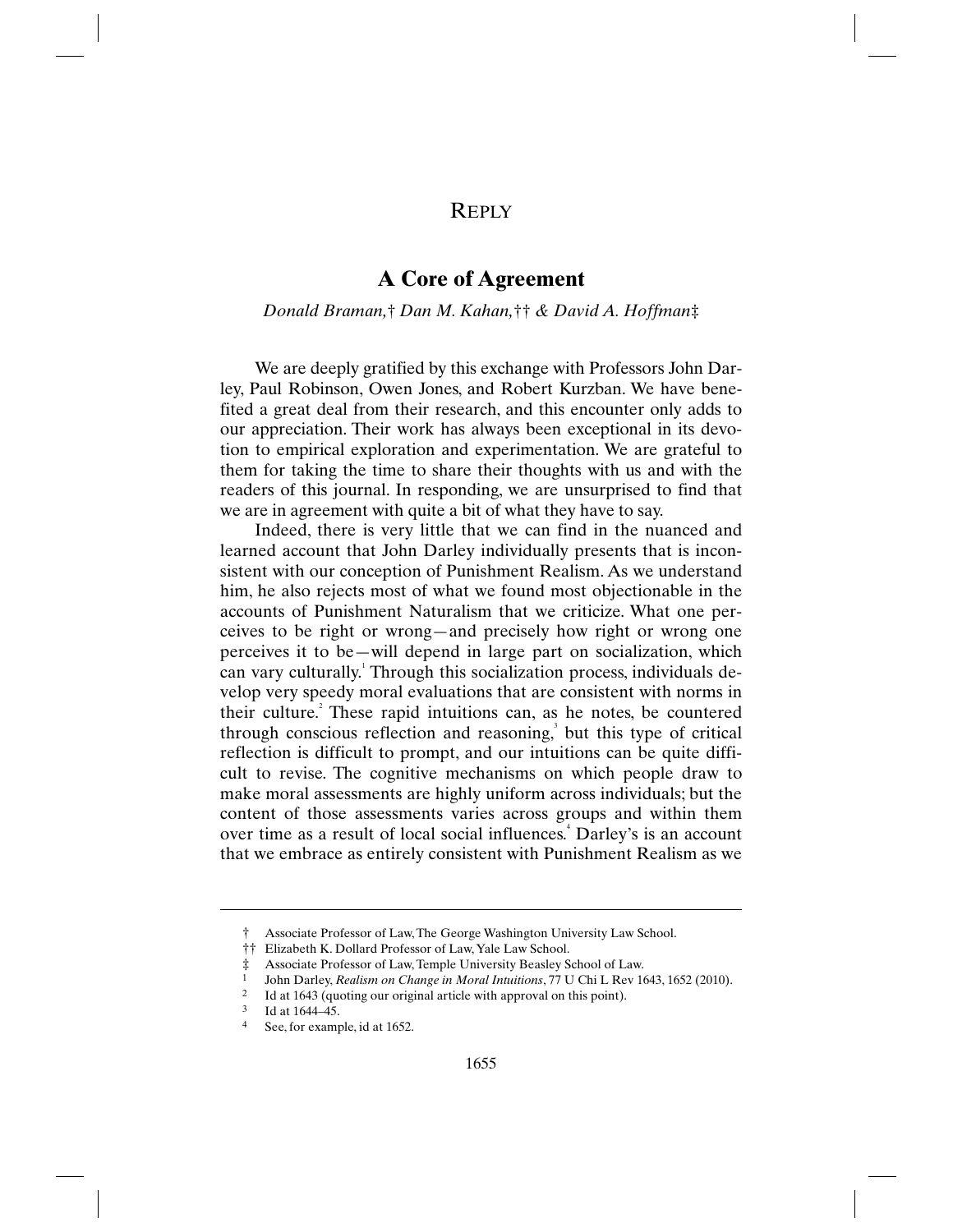describe it—indeed, it is an admirably sophisticated and clear conception that improves our own understanding.

We agree, too, with Paul Robinson, Owen Jones, and Robert Kurzban ("RJK") in their insistence that the empirical evidence reveals "not just disagreements about relative blameworthiness, but also about whether the conduct should even be criminal."<sup>5</sup> And we are heartened that, in their separate article, Jones and Kurzban share our "opposition to genetic determinism, [our] commitment to plasticity in human cognition, and a deep (in fact scientifically unavoidable) commitment to recognizing the crucial role that social environment plays in each individual's development of intuitions of justice."<sup>6</sup>

But the core of our agreement with them has a clear and definite periphery. As RJK now clearly explain, they used a method carefully designed to exclude from measurement any "aspects" of "core" offenses on which there is demographic or cultural *disagreement*.<sup>7</sup> Accordingly, we simply disagree with them when they assert that their work has important implications for criminal law reformers.

Here is what they say:

What is the "core"? [Braman, Kahan, and Hoffman ("BKH")] suggest that its contours are quite vague and difficult to identify, but what constitutes the "core" is not a matter of speculation or theory, or even of interpretation. It is a matter of empirics. The "core" is, *by definition*, that on which there is high agreement across demographics, like that demonstrated in the *C&C* agreement study.

What cases are included in the core? Those cases on which there is high agreement across demographics. . . .

What aspects of these offenses are included in the core? BKH seem to assume that we claim that all aspects, all cases, involving any of these offenses are part of the core, but this could hardly be the situation. Our research used factors upon which we judged there was high agreement. To the extent that one substitutes a factor on which there is disagreement, obviously the level of agreement on the relative seriousness of the case would have to decline. . . .

<sup>.</sup> . .

<sup>5</sup> Paul H. Robinson, Owen D. Jones, and Robert Kurzban, *Realism, Punishment, and Reform*, 77 U Chi L Rev 1611, 1619 (2010).

<sup>6</sup> Owen D. Jones and Robert Kurzban, *Intuitions of Punishment*, 77 U Chi L Rev 1633, 1634 (2010).

<sup>7</sup> Robinson, Jones, and Kurzban, 77 U Chi L Rev at 1616–17 (cited in note 5).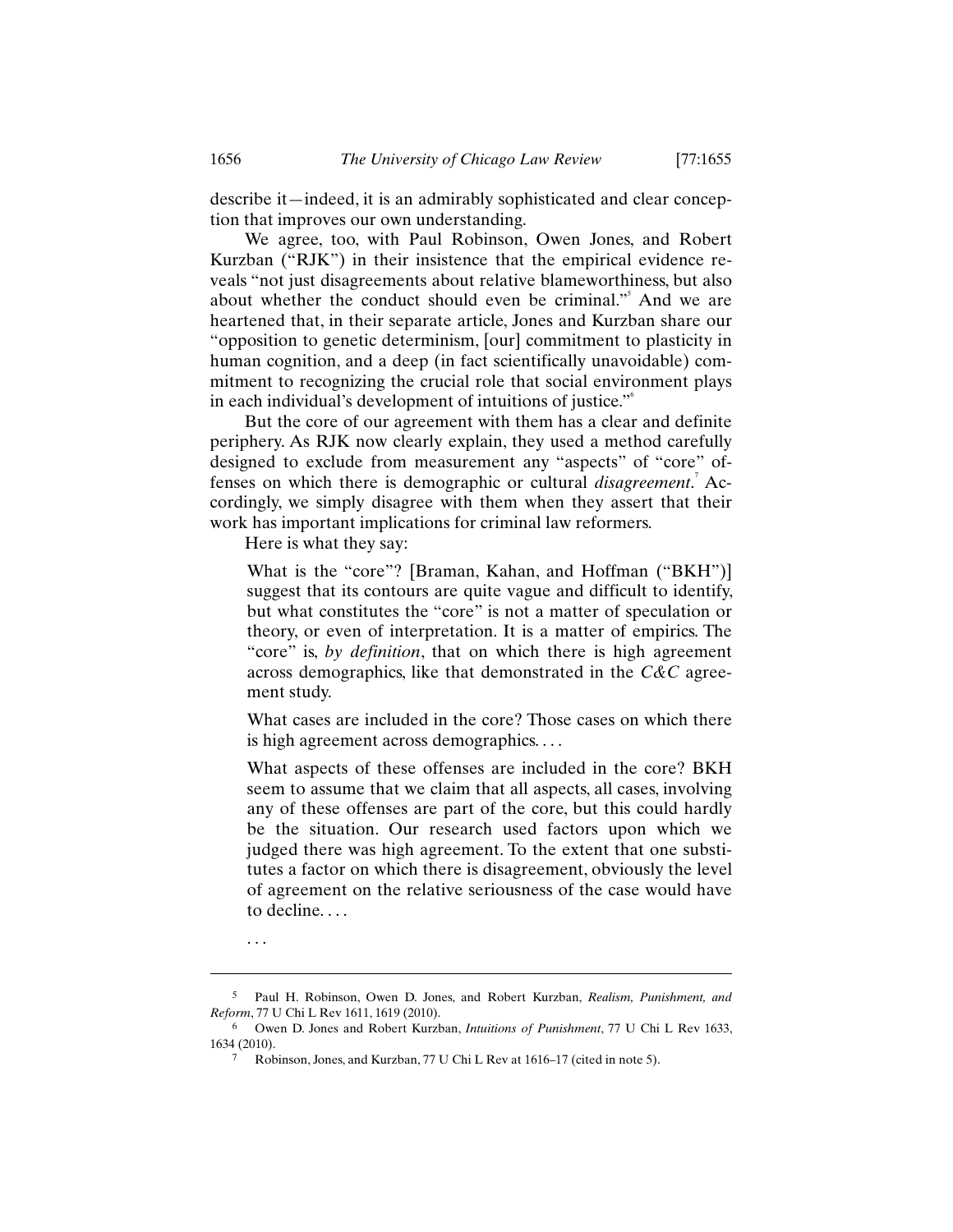## 2010] *A Core of Agreement* 1657

The point of *C&C*'s Appendix B is to show the reader just how we were able to construct the twenty-four scenarios on which our subjects had such high agreement: by relying upon, and only upon, principles that we knew were deeply embedded intuitions of near unanimity. . . .

As you can imagine, we found the BKH article quite difficult to understand, given its false assumptions about our claims. For example, it has an entire section showing disagreements in cases of deception in exchanges. Whether somebody is deceived in an exchange obviously is a function of one's expectations about the terms of the exchange, and those expectations could be highly culturally dependent or, even within a culture, highly dependent on context. The case we used in the study was one of a store clerk shortchanging a customer. We used it precisely because it seemed to us that such shortchanging offered an example of a violation of a nearly universal expectation of this most common form of exchange, a purchase.<sup>8</sup>

As we emphasized in our article—and as RJK now say is "obviously" correct—people of diverse identities (within and across societies) are intensely divided about whether certain conspicuous, recurring forms of behavior *count* as instances of the offenses that punish core criminal wrongdoing.<sup>9</sup> In the United States, for example, there are intense cultural divisions on whether battered women who kill their husbands in their sleep, or "true men" who stand their ground and kill attackers when they could easily flee, are murderers;<sup>10</sup> whether male college students (and others) who persist in engaging in intercourse with a woman who repeatedly and emphatically objects are rapists;" and whether squatters have property rights $\mathbf{r}^2$  or digital versions of songs can be shared among friends.<sup>13</sup>

 $^{8}$  Id at 1616–18.<br><sup>9</sup> Id at 1621. R.

<sup>9</sup> Id at 1621. RJK pose various empirical "challenges" to us, see id at 1622–23, but those have no connection to the only empirical point we are making: there is significant cultural variation, and resulting political conflict, over what count as *instances* of offense types included in the RJK core. We stand by the evidence in our article on that. See Donald Braman, Dan M. Kahan, and David A. Hoffman, *Some Realism about Punishment Naturalism*, 77 U Chi L Rev 1531, 1566–92 (2010).

<sup>10</sup> See Braman, Kahan, and Hoffman, 77 U Chi L Rev at 1581–92 (cited in note 9).

<sup>11</sup> Id at 1574–75.

<sup>12</sup> See generally Lee Anne Fennell, *Efficient Trespass: The Case for "Bad Faith" Adverse Possession*, 100 Nw U L Rev 1037 (2006).

<sup>13</sup> See Alain d'Astous, François Colbert, and Daniel Montpetit, *Music Piracy on the Web: How Effective Are Anti-piracy Arguments? Evidence from the Theory of Planned Behaviour*, 28 J Consumer Policy 289, 305–07 (2005).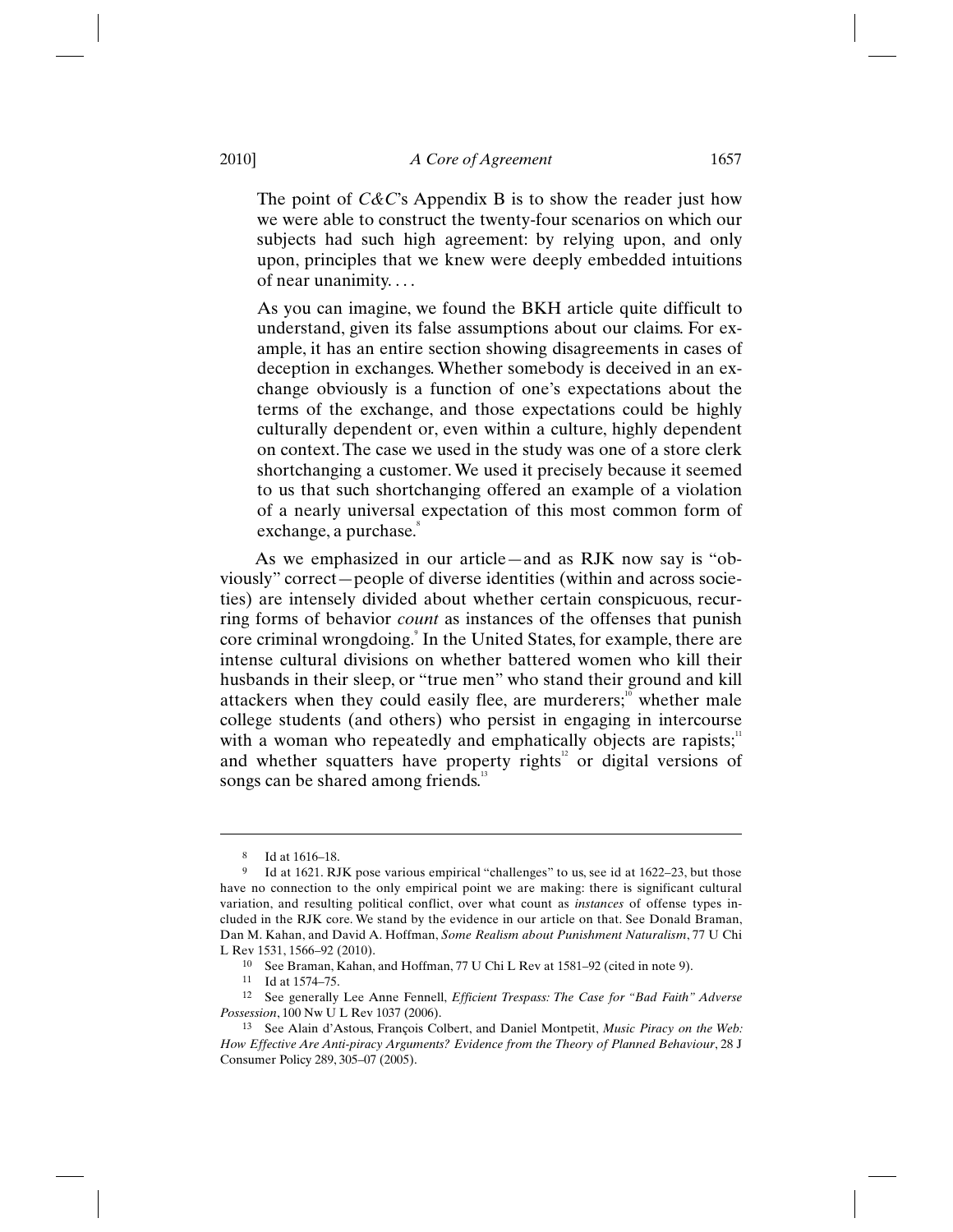RJK unconvincingly try to deflect this argument by suggesting that the work we rely on shows the influence of cultural variation only in "justificatory norms" as opposed to "prohibitory" ones.<sup>14</sup> But as the work of Mark Alicke has shown, people tend to conform their perceptions of the various components of culpable behavior—such as volition, action, causation, and harm—to social norms extrinsic to those concepts.<sup>15</sup> It follows that people with different norms, even when they agree about what conduct is morally blameworthy (or otherwise worthy of "prohibition") generally, will systematically disagree about what *counts* as an instance of that conduct. Our work on cultural cognition seeks to identify the particular norms that make the most conspicuous contribution to this form of motivated perception and hence to the highly politicized disputes we see in law and society generally over who should be blamed for wrongdoing and when.<sup>16</sup>

RJK's "core" definitely measures *something* on which diverse people agree. But because their methods deliberately exclude from the specification of "core" offense types precisely those "aspects" of them that provoke cultural dispute about what *counts* as murder, rape, and fraud, the construct they measure cannot predict or explain who sees what as wrong (indeed, criminally wrong) and why in the real world.

For the same reason, what they are measuring when they find a "core" of agreement has no normative or prescriptive consequence. Whether the fact of "a high level of agreement" is treated as evidence of an act's wrongfulness or simply recognized as a political constraint

<sup>&</sup>lt;sup>14</sup> Robinson, Jones, and Kurzban, 77 U Chi L Rev at 1620 (cited in note 5).<br><sup>15</sup> See generally Mark D Alicke *Culpable Causation* 63, I Personality &

<sup>15</sup> See generally Mark D. Alicke, *Culpable Causation*, 63 J Personality & Soc Psych 368 (1992); Mark D. Alicke, *Culpable Control and the Psychology of Blame*, 126 Psych Bull 556 (2000).

<sup>16</sup> See, for example, Dan M. Kahan, David A. Hoffman, and Donald Braman, *Whose Eyes Are You Going to Believe?* Scott v. Harris *and the Perils of Cognitive Illiberalism*, 122 Harv L Rev 837, 879–80 (2009) (identifying values that generate systematic disagreement about the culpability of a driver seeking to evade police in a high-speed chase); Dan M. Kahan and Donald Braman, *The Self-Defensive Cognition of Self-Defense*, 45 Am Crim L Rev 1, 44–46 (2008) (identifying how values shape perceptions of intent and other facts relevant to determining liability for homicide); Dan M. Kahan, *Culture, Cognition, and Consent: Who Perceives What, and Why, in Acquaintance Rape Cases*, 158 U Pa L Rev 729, 793–95 (2010) (identifying values that motivate different groups to perceive use of force or intimidation and lack of consent in sexual assault cases); Donald Braman, Dan M. Kahan, and John Gastil, *A Cultural Critique of Gun Litigation*, in Timothy D. Lytton, ed, *Suing the Gun Industry* 105, 108–15 (Michigan 2005) (describing the role of varied perceptions of causation in shaping intuitions about harms underlying litigation against the gun industry). In a paper coauthored with Avani Mehta Sood, Darley, too, has recently examined the role that motivated reasoning plays in generating disagreements about *harm* among persons with different values. See Avani Mehta Sood and John M. Darley, *The Plasticity of Harm: An Experimental Demonstration of the Malleability of Judgments in the Service of Criminalization* \*15–19 (unpublished manuscript, July 2010) online at http://ssrn.com/abstract =1641022 (visited Oct 24, 2010). We thank John Mikhail for bringing our attention to this during his exceptionally enlightening seminar.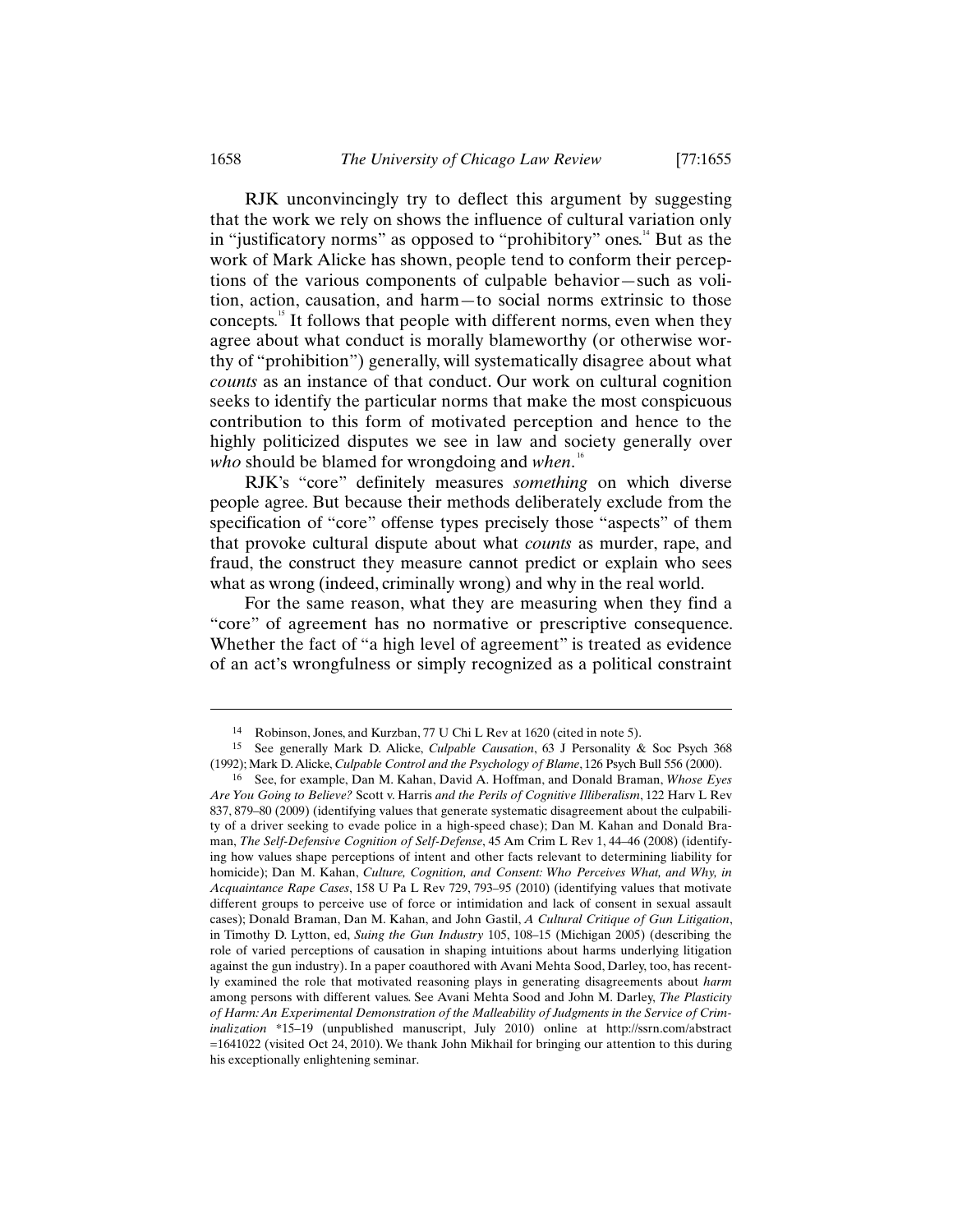## 2010] *A Core of Agreement* 1659

on the possibility of reform," the fact remains that the kind of "agreement" RJK measure lacks sufficient connection to live controversies to matter in either of these ways. The admonition that one should not undertake reform in any area where there is "consensus" (regardless of whether it involves murder, rape, torture, theft, fraud, or anything else) is simply beside the point, because there is not consensus on the sorts of issues that are at the practical core of efforts to evaluate and reform criminal law in American society.<sup>18</sup>

We agree, in short, that RJK are talking about something other than what we and many other academic and political commentators are talking about. The whole point of our article was to make this unmistakably clear, lest anyone think that Punishment Naturalism supplies a reason either to doubt the reality of profound political conflict over the content of the criminal law in our society or to resist particular positions about how that conflict should be resolved. We are glad that RJK acknowledge this point.

Still, in response to their bafflement about why it would even seem necessary for us to make it, we note that the RJK response itself risks perpetuating the sort of overreading of their work that we warned against. To rebut the charge of conservatism, RJK insist that their "program is designed to give reformers tools for more effective reform." These "tools" consist of pieces of advice such as "it may often be unwise to invest limited reform resources on trying to change intuitions of justice that will be difficult to change," $\omega$  and "when developing a program to change people's intuitions of justice, it will often be a better investment to harness people's core intuitions of justice rather than fight them."<sup>21</sup> But to whom exactly are they addressing this prudential counsel? Presumably it cannot be anyone, for example, who is currently proposing reforms relating to "aspects"<sup>22</sup> of murder, rape, and theft on which there is cultural *dissensus*, for RJK insist there is nothing in their research that speaks to such issues. Yet, in fact, they proceed to draw a "conclusion" from their work for those who want to reform rape law to combat the contested norm that "no means yes": avoid a "strict liability" standard lest the conflict between law and "internalized norms" cause "defendants ... [to] be seen as blameless" and vitiate the "moral credibility" of law generally.<sup>23</sup> Can they really be surprised if readers

 $\overline{a}$ 

22 Id at 1617.

<sup>17</sup> Robinson, Jones, and Kurzban, 77 U Chi L Rev at 1613 (cited in note 5).

<sup>18</sup> See Braman, Kahan, and Hoffman, 77 U Chi L Rev at 1534–36 (cited in note 9).

<sup>&</sup>lt;sup>19</sup> Robinson, Jones, and Kurzban, 77 U Chi L Rev at 1628 (cited in note 5).

 $\frac{20}{21}$  Id.

Id.

<sup>23</sup> Robinson, Jones, and Kurzban, 77 U Chi L Rev at 1629 (cited in note 5).